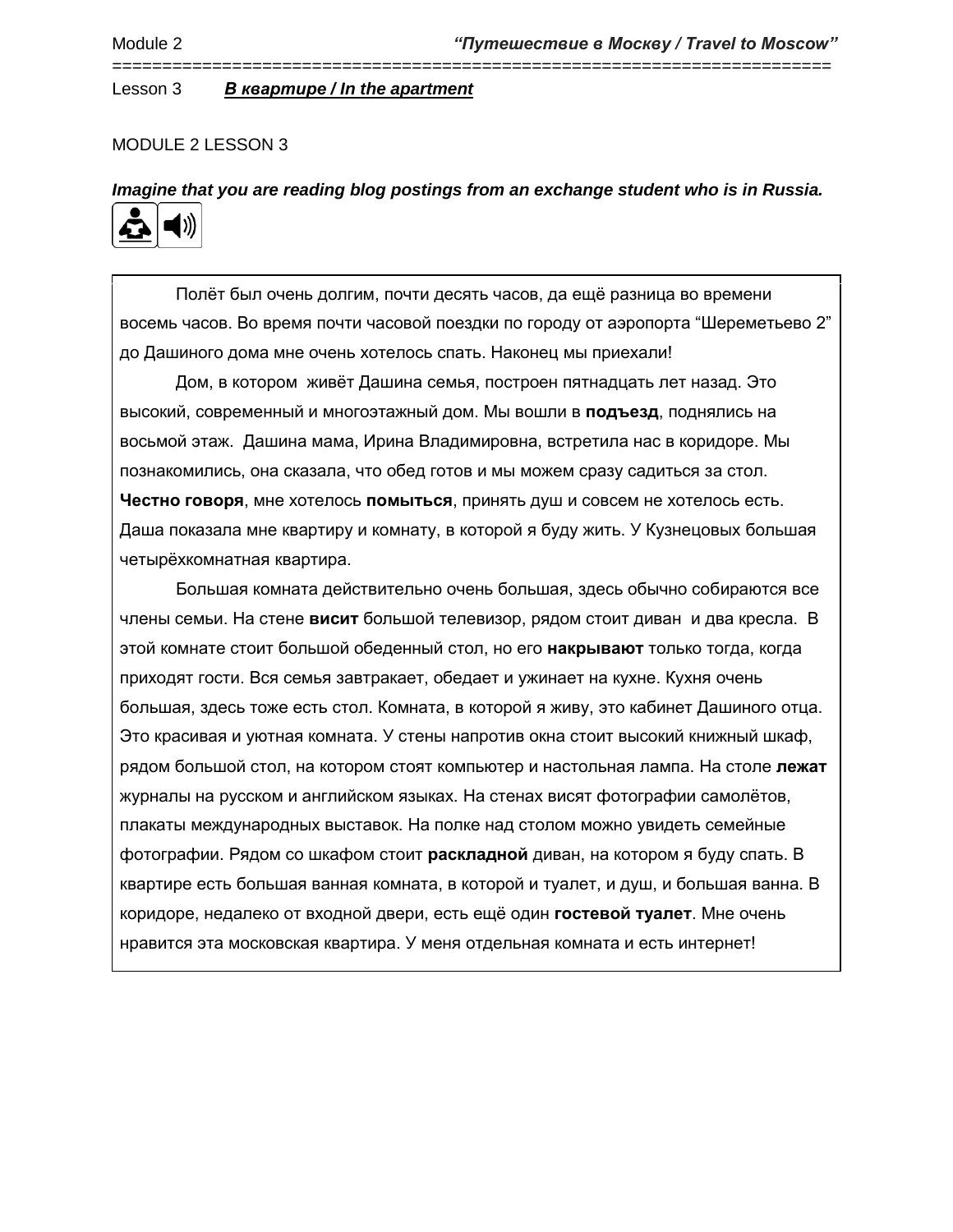

# **Упражнение 1**

1. Directions: Match vocabulary words from the text about Dasha's apartment with the pictures. Write the words on the line below the pictures. No words will be used more than once.

\_\_\_\_\_\_\_\_\_\_\_\_\_\_\_\_\_\_\_\_\_\_\_ \_\_\_\_\_\_\_\_\_\_\_\_\_\_\_\_\_\_\_\_\_\_

\_\_\_\_\_\_\_\_\_\_\_\_\_\_\_\_\_\_\_\_\_\_\_\_\_ \_\_\_\_\_\_\_\_\_\_\_\_\_\_\_\_\_\_\_\_\_\_\_\_\_

\_\_\_\_\_\_\_\_\_\_\_\_\_\_\_\_\_\_\_\_\_\_\_\_\_\_ \_\_\_\_\_\_\_\_\_\_\_\_\_\_\_\_\_\_\_\_\_\_\_\_\_\_\_\_\_\_\_

========================================================================











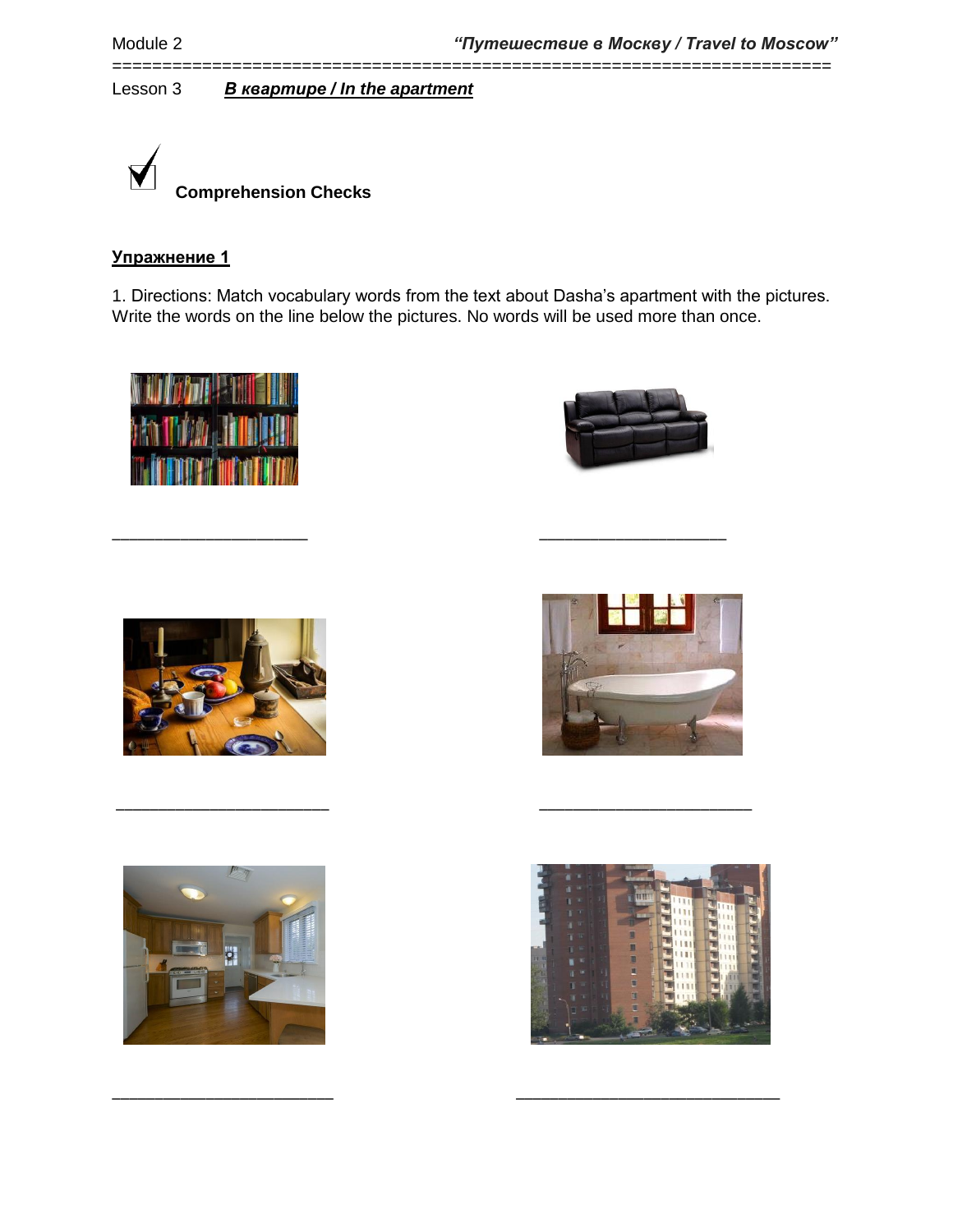============

**B** keapmupe / In the apartment Lesson 3











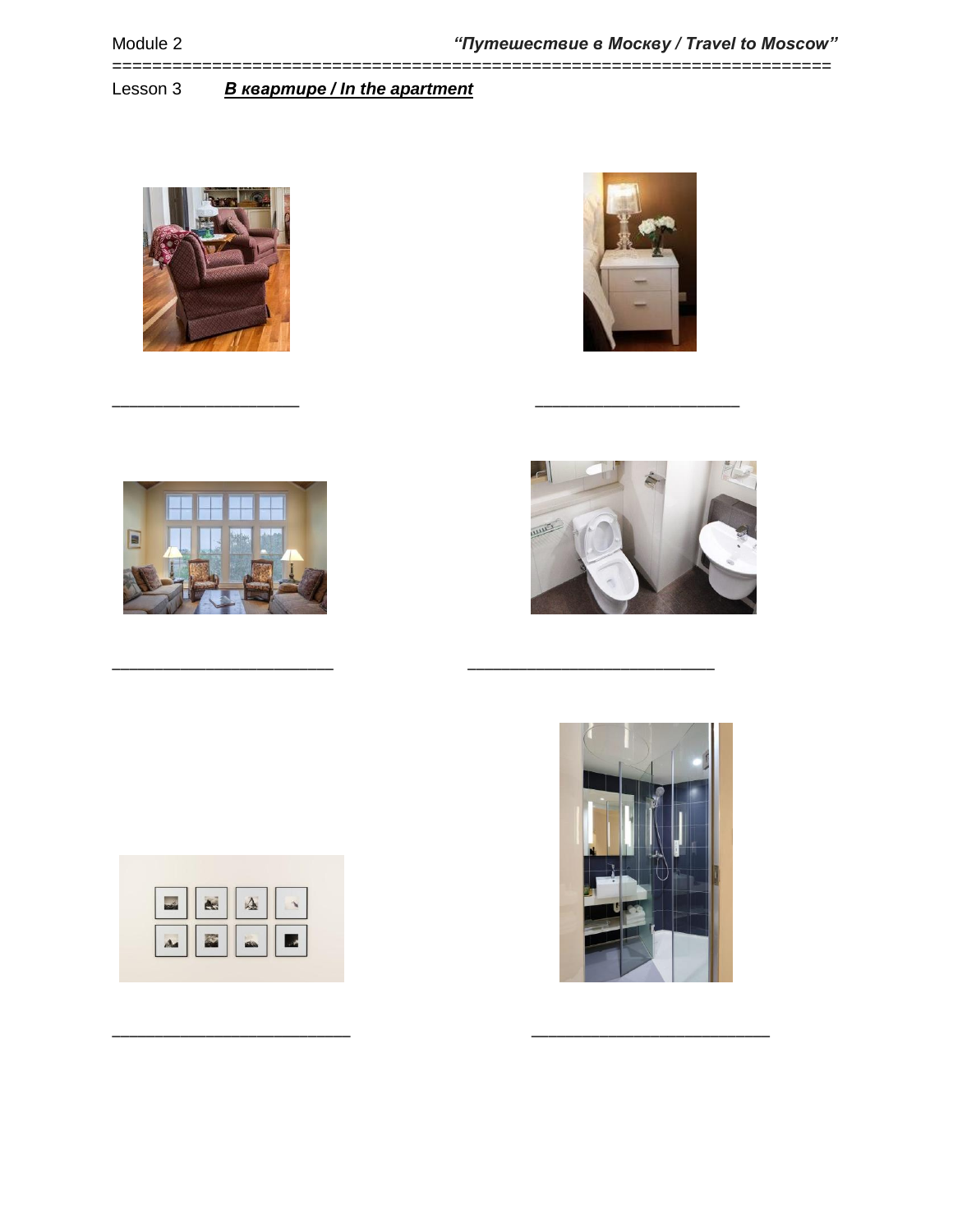2. Directions: Refer to the vocabulary words from the pictures that you labeled to write a draft version of a presentation that you will give to your classmates about Dasha's apartment. Your draft should include 6-7 sentences and use 12-15 of the vocabulary words from the text about the apartment. You should also include some of the following verbs: помыться, принять, висит/висят, собирается, стоит/стоят, лежит/лежат.

========================================================================

## **Упражнение 2**

Directions: Listen to the message about arriving at the Kuznetsov's home. Pay attention to the exchange student's reaction to the apartment. Prepare two sentences about what student thinks about the living arrangements. Does he/she like it or not? Why?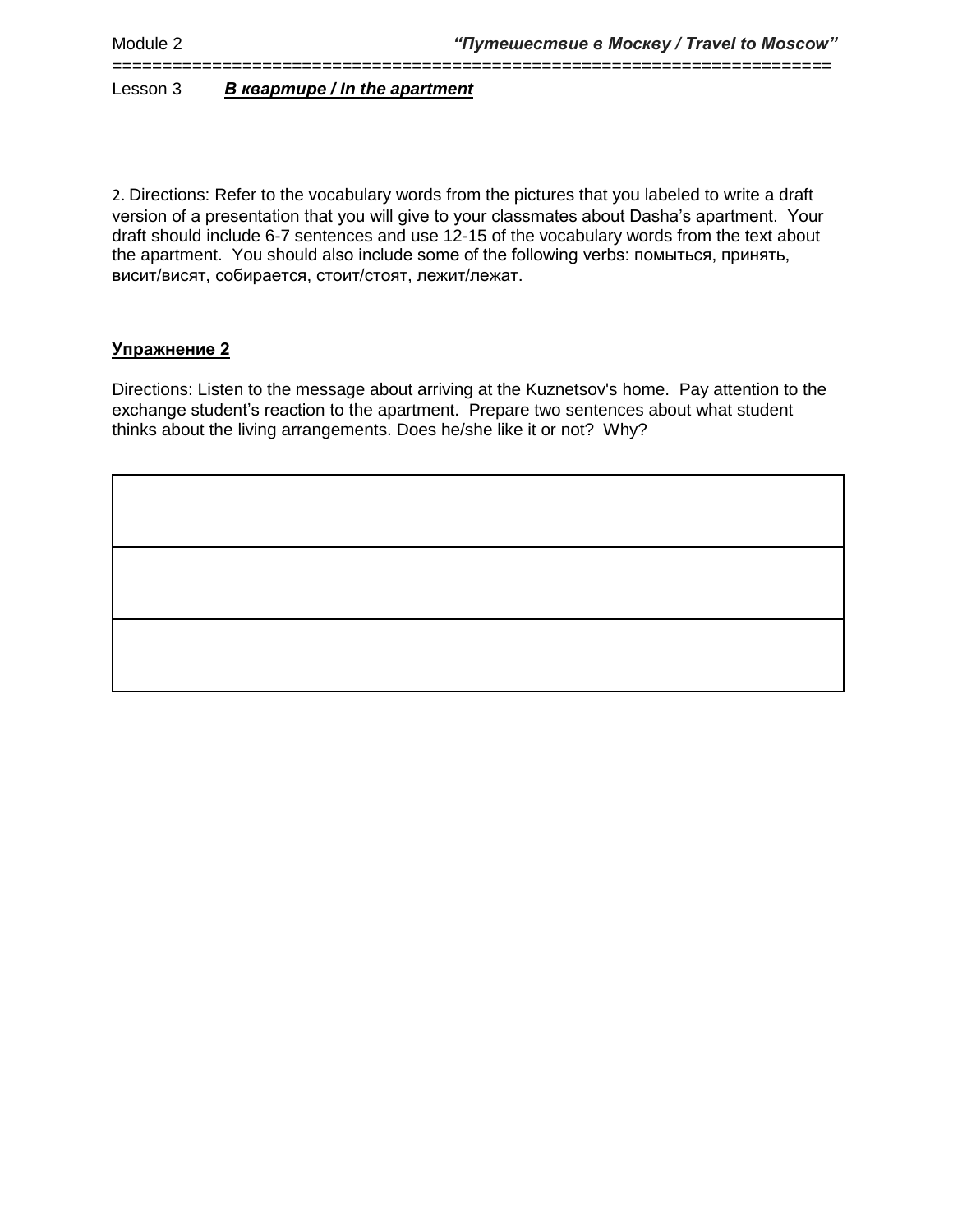## **Упражнение 3** Household vocabulary

Directions: In each of the categories, write as much appropriate household vocabulary as you can. Work with a partner and add other vocabulary that you know as well as words from the text about the Kuznetsov's apartment.

========================================================================

| Дом и квартира                | Слова связанные с домом и квартирой |
|-------------------------------|-------------------------------------|
| Дом (здание)                  |                                     |
|                               |                                     |
| Комнаты                       |                                     |
|                               |                                     |
| Мебель                        |                                     |
|                               |                                     |
| Как семья проводит время дома |                                     |
|                               |                                     |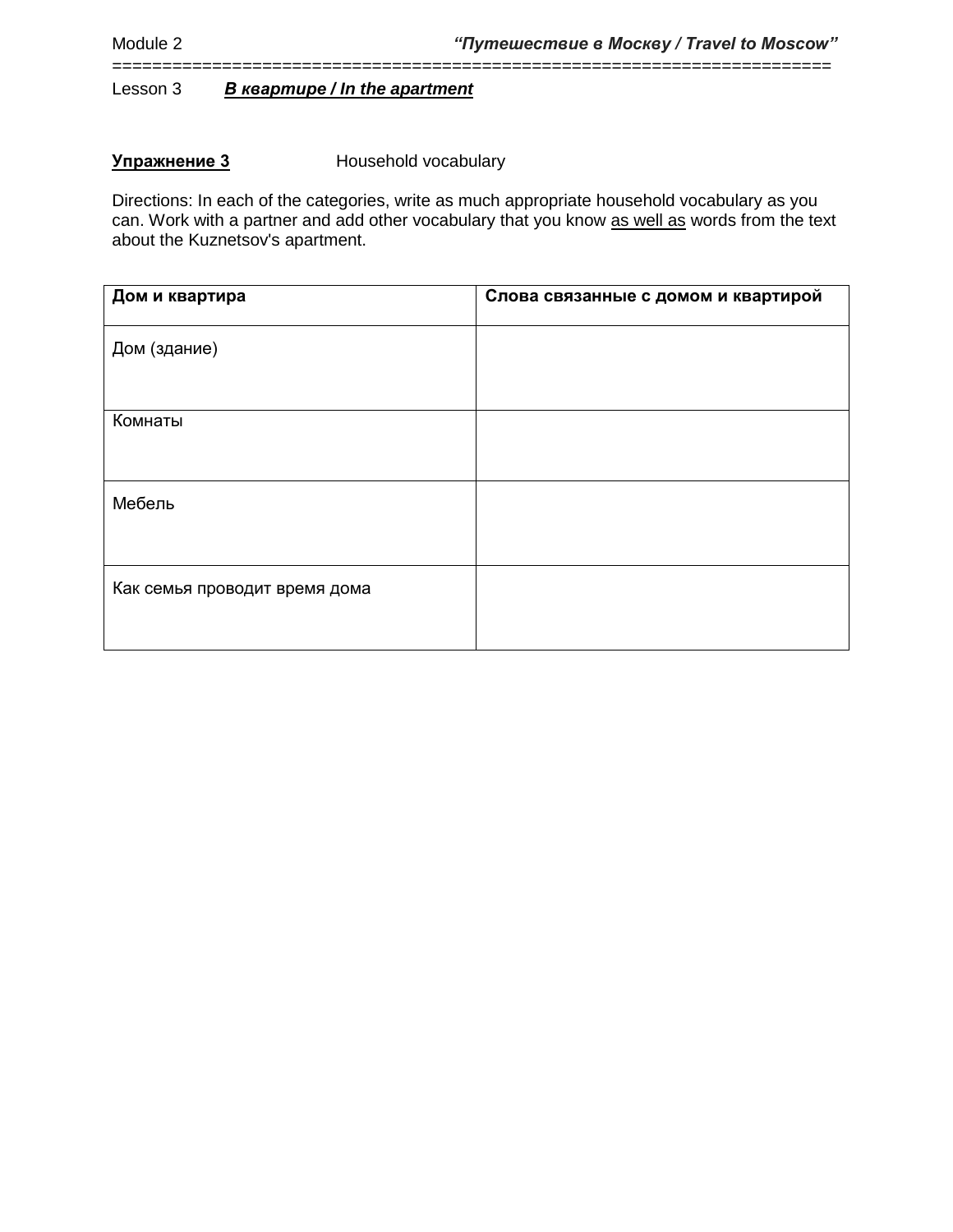Lesson 3 **B** keapmupe / In the apartment

## Упражнение 4

=============

Directions: Write a brief blog entry about the student's arrival and the Kuznetsov's living arrangements.

Include answers to some of the following questions, but write a connected blog entry of 4-5 sentences.

| My Blog |  |
|---------|--|
|         |  |
|         |  |
|         |  |
|         |  |
|         |  |
|         |  |
|         |  |
|         |  |
|         |  |
|         |  |
|         |  |
|         |  |
|         |  |
|         |  |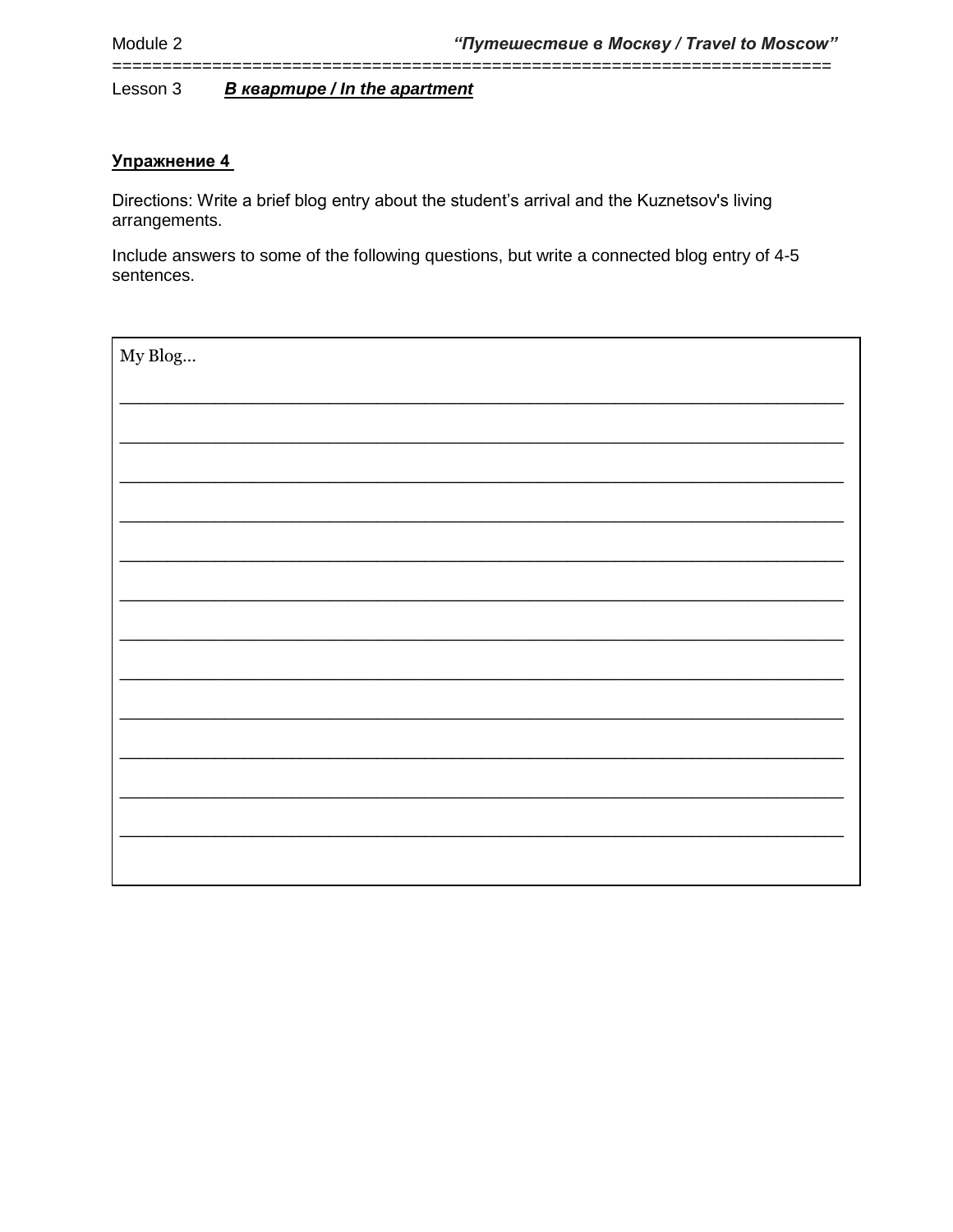# $\text{STUDENT PROGRAM LEARNING PLAN$   $\text{STARTALK}$



*Module 2 Learning Plan #3*

| Date:                                                                                                                                                                                                                                                                                                           | <b>Grade Range of Learners:</b>                                         | Pre-college<br>students | <b>Targeted Performance Level:</b><br>IM.                                                                  |
|-----------------------------------------------------------------------------------------------------------------------------------------------------------------------------------------------------------------------------------------------------------------------------------------------------------------|-------------------------------------------------------------------------|-------------------------|------------------------------------------------------------------------------------------------------------|
| Time Allotted for This Learning Plan:                                                                                                                                                                                                                                                                           | 90 min                                                                  |                         |                                                                                                            |
| Lesson Can-Do Statements                                                                                                                                                                                                                                                                                        | (column 2) that are appropriate for and specific to this learning plan. |                         | Identify specific Lesson Can-Do statement(s) from the Program Can-Do statements in the Curriculum Template |
| I can understand simple information about an apartment. (IR)<br>I can write out a draft of a presentation that I plan to give orally. (PW)<br>I can understand information about likes and dislikes. (IL)<br>I can understand postings on blogs on familiar topics. (IR)<br>I can post an entry to a blog. (PW) |                                                                         |                         |                                                                                                            |

========================================================================

*Indicate what learners need to know and understand to meet the Lesson Can-Do statements above.* 

| Culture                                            | Content                                                   | Language                                                                         |
|----------------------------------------------------|-----------------------------------------------------------|----------------------------------------------------------------------------------|
| <b>Russian apartments and</b><br>living conditions | <b>Description of the</b><br><b>Kuznetsov's apartment</b> | подъезд, многоэтажный,<br>четырехкомнатная<br>гостевой, раскладной,<br>обеденный |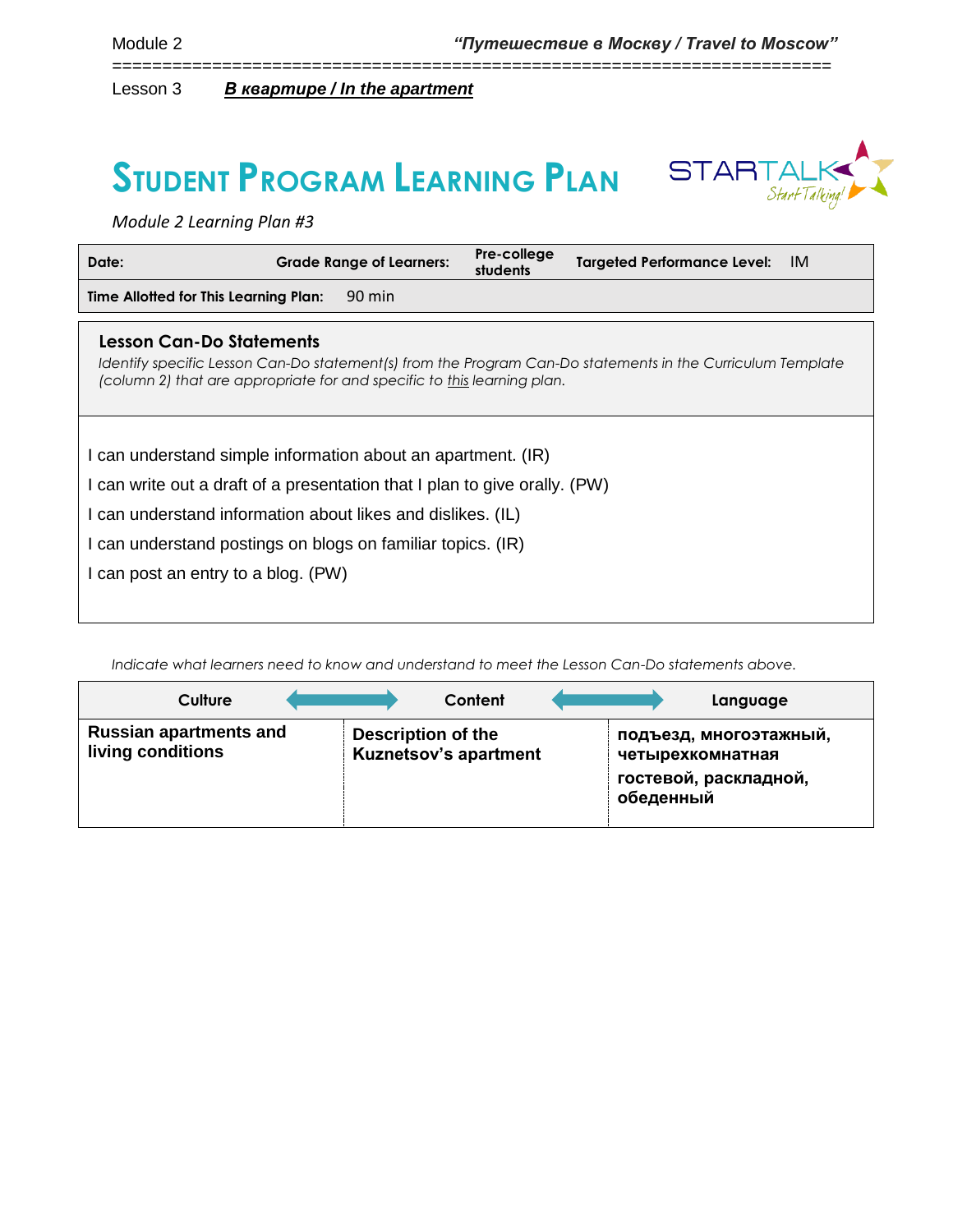| <b>EPISODE #1</b>                                                                                                                                | Number of minutes<br>for this episode: 30                                                                                                                                                        |
|--------------------------------------------------------------------------------------------------------------------------------------------------|--------------------------------------------------------------------------------------------------------------------------------------------------------------------------------------------------|
| <b>STAGE 1</b><br>Lesson Can-Do Statement(s) Addressed: See box<br>above                                                                         | STAGE 2<br><b>Check for Learning</b><br>Task or activity learners will do to provide evidence<br>that they are making progress toward the Lesson<br>Can-Do statement(s).                         |
| I can understand simple information about an<br>apartment. (IR)<br>I can write out a draft of a presentation that I<br>plan to give orally. (PW) | Learners complete a graphic organizer based on<br>the text by connecting words to the pictures.<br>Later, they will write 6-7 sentences using the<br>vocabulary words to describe the apartment. |

========================================================================

## **STAGE 3**

#### **Enabling Activities**

*Tasks that lead learners to demonstrate what they can do with what they know.*

Learners will match vocabulary words from the text about Dasha's apartment with the pictures. Learners will write the words on the line below the pictures. No words will be used more than once.

Learners will refer to the vocabulary words from the pictures labeled to write a draft version of a presentation that the learner would give to their classmates about Dasha's apartment. Your draft should include 6-7 sentences and use 12-15 of the vocabulary words from the text about the apartment.

#### **Differentiation Strategies**

*Adjustments to instruction or activities to meet learner needs based on age, readiness, process, or output.*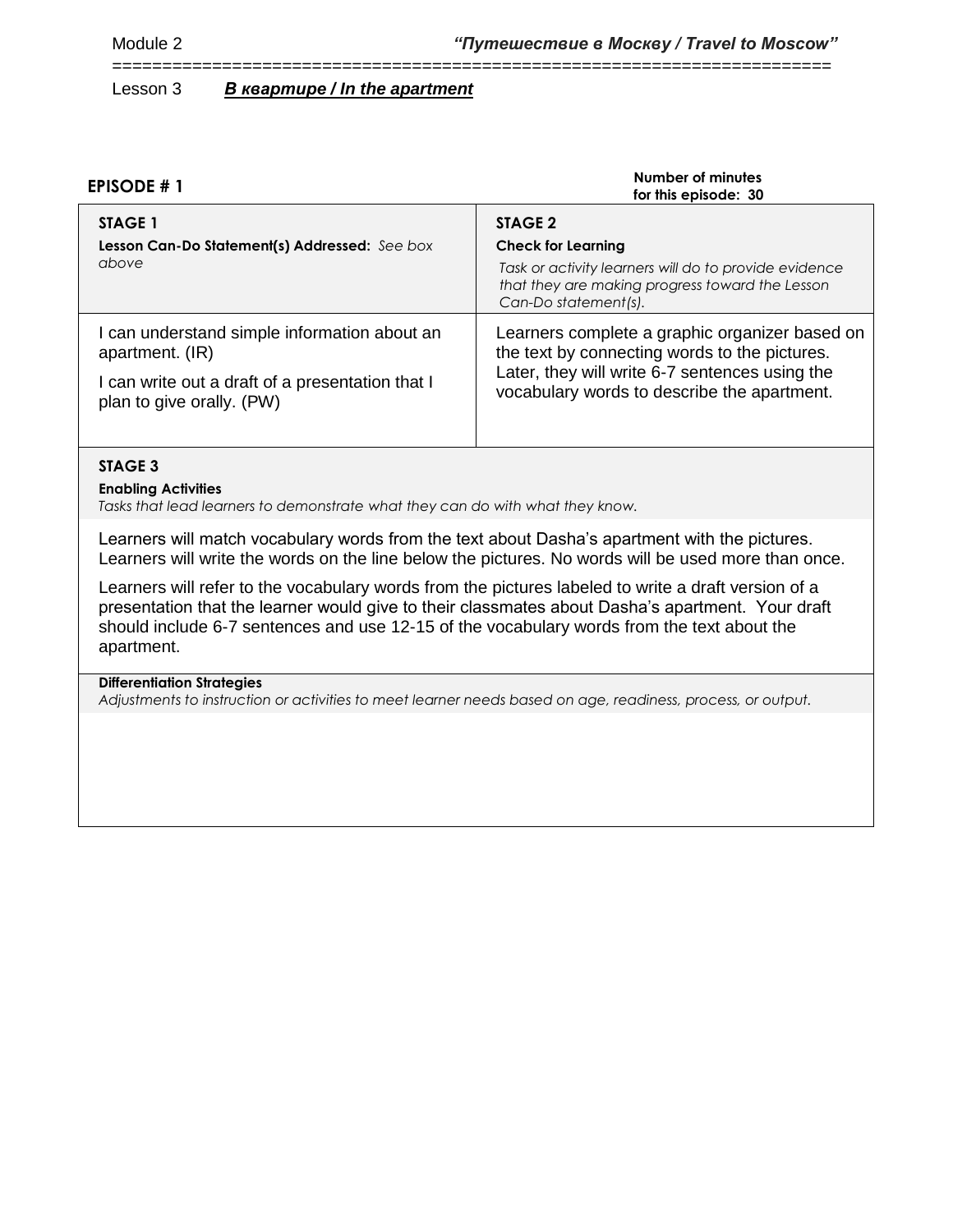| <b>EPISODE #2</b>                                                 | Number of minutes<br>for this episode: 20                                                                                                                                |
|-------------------------------------------------------------------|--------------------------------------------------------------------------------------------------------------------------------------------------------------------------|
| STAGE 1<br>Lesson Can-Do Statement(s) Addressed: See box<br>above | STAGE 2<br><b>Check for Learning</b><br>Task or activity learners will do to provide evidence<br>that they are making progress toward the Lesson<br>Can-Do statement(s). |
| I can understand information about likes and<br>dislikes. (IL)    | Learners will listen to the blog and will<br>summarize the student's emotions in two<br>sentences.                                                                       |

========================================================================

## **STAGE 3**

#### **Enabling Activities**

*Tasks that lead learners to demonstrate what they can do with what they know.*

Learners will listen to the message about arriving at the Kuznetsovs' home. Learners will pay attention to the exchange student's reaction to the apartment. They will prepare one or two sentences about what student thinks about the living arrangements.

#### **Differentiation Strategies**

*Adjustments to instruction or activities to meet learner needs based on age, readiness, process, or output.*

| EPISODE #3                                                        | Number of minutes<br>for this episode: 20                                                                                                                                |
|-------------------------------------------------------------------|--------------------------------------------------------------------------------------------------------------------------------------------------------------------------|
| STAGE 1<br>Lesson Can-Do Statement(s) Addressed: See box<br>above | STAGE 2<br><b>Check for Learning</b><br>Task or activity learners will do to provide evidence<br>that they are making progress toward the Lesson<br>Can-Do statement(s). |
| I can understand postings on blogs on familiar<br>topics. (IR)    | Learners will read the blog and complete<br>graphic organizer on household vocabulary.                                                                                   |

## **STAGE 3**

#### **Enabling Activities**

*Tasks that lead learners to demonstrate what they can do with what they know.*

In each of the categories, learners will write as much appropriate household vocabulary as you can. They will work with a partner and add other vocabulary that they know as well as words from the text about the Kuznetsovs' apartment.

## **Differentiation Strategies**

*Adjustments to instruction or activities to meet learner needs based on age, readiness, process, or output.*